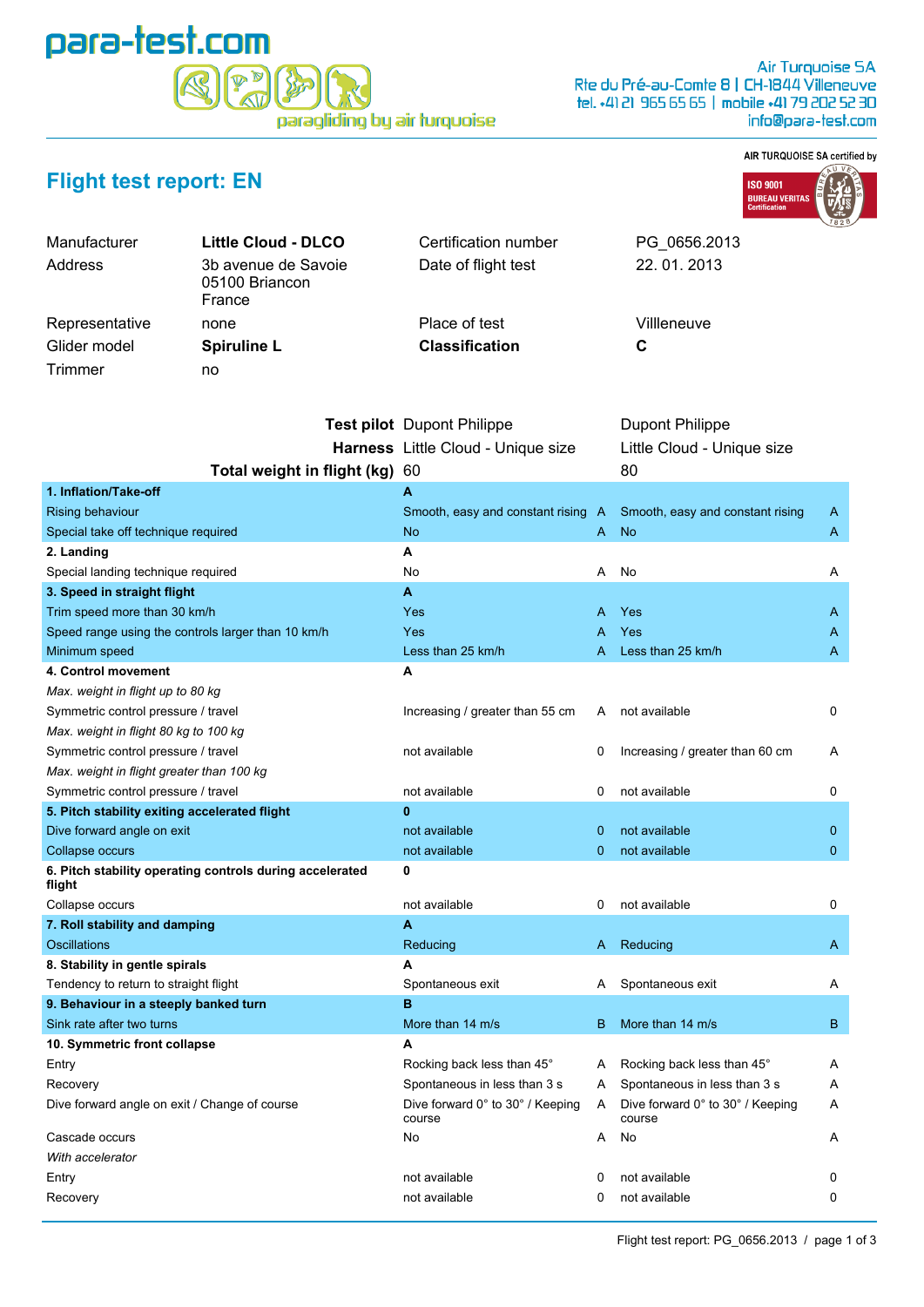| Dive forward angle on exit / Change of course                               | not available                                                    | 0 | not available                                          | 0 |
|-----------------------------------------------------------------------------|------------------------------------------------------------------|---|--------------------------------------------------------|---|
| Cascade occurs                                                              | not available                                                    | 0 | not available                                          | 0 |
| 11. Exiting deep stall (parachutal stall)                                   | в                                                                |   |                                                        |   |
| Deep stall achieved                                                         | Yes                                                              | A | Yes                                                    | A |
| Recovery                                                                    | Spontaneous in less than 3 s                                     | A | Spontaneous in less than 3 s                           | A |
| Dive forward angle on exit                                                  | Dive forward 30° to 60°                                          | B | Dive forward 0° to 30°                                 | A |
| Change of course                                                            | Changing course less than 45°                                    | A | Changing course less than 45°                          | A |
| Cascade occurs                                                              | <b>No</b>                                                        | A | <b>No</b>                                              | A |
| 12. High angle of attack recovery                                           | A                                                                |   |                                                        |   |
| Recovery                                                                    | Spontaneous in less than 3 s                                     | A | Spontaneous in less than 3 s                           | Α |
| Cascade occurs                                                              | No                                                               | Α | No                                                     | Α |
| 13. Recovery from a developed full stall                                    | B                                                                |   |                                                        |   |
| Dive forward angle on exit                                                  | Dive forward 30° to 60°                                          | B | Dive forward 30° to 60°                                | В |
| Collapse                                                                    | No collapse                                                      | A | No collapse                                            | A |
| Cascade occurs (other than collapses)                                       | <b>No</b>                                                        | A | <b>No</b>                                              | A |
| Rocking back                                                                | Less than 45°                                                    | A | Less than 45°                                          | A |
| Line tension                                                                | Most lines tight                                                 | A | Most lines tight                                       | A |
| 14. Asymmetric collapse                                                     | C                                                                |   |                                                        |   |
| With 50% collapse                                                           |                                                                  |   |                                                        |   |
| Change of course until re-inflation / Maximum dive forward or<br>roll angle | 90° to 180° / Dive or roll angle<br>15 $\degree$ to 45 $\degree$ | B | Less than 90° / Dive or roll angle 0°<br>to $15^\circ$ | A |
| Re-inflation behaviour                                                      | Spontaneous re-inflation                                         | A | Spontaneous re-inflation                               | A |
| Total change of course                                                      | Less than $360^\circ$                                            | A | Less than 360°                                         | Α |
| Collapse on the opposite side occurs                                        | No                                                               | Α | No                                                     | A |
| Twist occurs                                                                | No                                                               | A | No                                                     | Α |
| Cascade occurs                                                              | No                                                               | Α | No                                                     | Α |
| With 75% collapse                                                           |                                                                  |   |                                                        |   |
| Change of course until re-inflation / Maximum dive forward or<br>roll angle | 180° to 360° / Dive or roll angle<br>15° to 45°                  | С | 90° to 180° / Dive or roll angle 15°<br>to $45^\circ$  | В |
| Re-inflation behaviour                                                      | Spontaneous re-inflation                                         | A | Spontaneous re-inflation                               | Α |
| Total change of course                                                      | Less than 360°                                                   | A | Less than 360°                                         | A |
| Collapse on the opposite side occurs                                        | No                                                               | Α | No                                                     | A |
| Twist occurs                                                                | No                                                               | Α | No                                                     | A |
| Cascade occurs                                                              | No                                                               | A | No                                                     | Α |
| With 50% collapse and accelerator                                           |                                                                  |   |                                                        |   |
| Change of course until re-inflation / Maximum dive forward or<br>roll angle | not available                                                    | 0 | not available                                          |   |
| Re-inflation behaviour                                                      | not available                                                    | 0 | not available                                          | 0 |
| Total change of course                                                      | not available                                                    | 0 | not available                                          | 0 |
| Collapse on the opposite side occurs                                        | not available                                                    | 0 | not available                                          | 0 |
| Twist occurs                                                                | not available                                                    | 0 | not available                                          | 0 |
| Cascade occurs                                                              | not available                                                    | 0 | not available                                          | 0 |
| With 75% collapse and accelerator                                           |                                                                  |   |                                                        |   |
| Change of course until re-inflation / Maximum dive forward or<br>roll angle | not available                                                    | 0 | not available                                          | 0 |
| Re-inflation behaviour                                                      | not available                                                    | 0 | not available                                          | 0 |
| Total change of course                                                      | not available                                                    | 0 | not available                                          | 0 |
| Collapse on the opposite side occurs                                        | not available                                                    | 0 | not available                                          | 0 |
| Twist occurs                                                                | not available                                                    | 0 | not available                                          | 0 |
| Cascade occurs                                                              | not available                                                    | 0 | not available                                          | 0 |
| 15. Directional control with a maintained asymmetric<br>collapse            | A                                                                |   |                                                        |   |
| Able to keep course                                                         | Yes                                                              | A | Yes                                                    | A |
| 180° turn away from the collapsed side possible in 10 s                     | Yes                                                              | A | Yes                                                    | A |
| Amount of control range between turn and stall or spin                      | More than 50 % of the<br>symmetric control travel                | A | More than 50 % of the symmetric<br>control travel      | A |